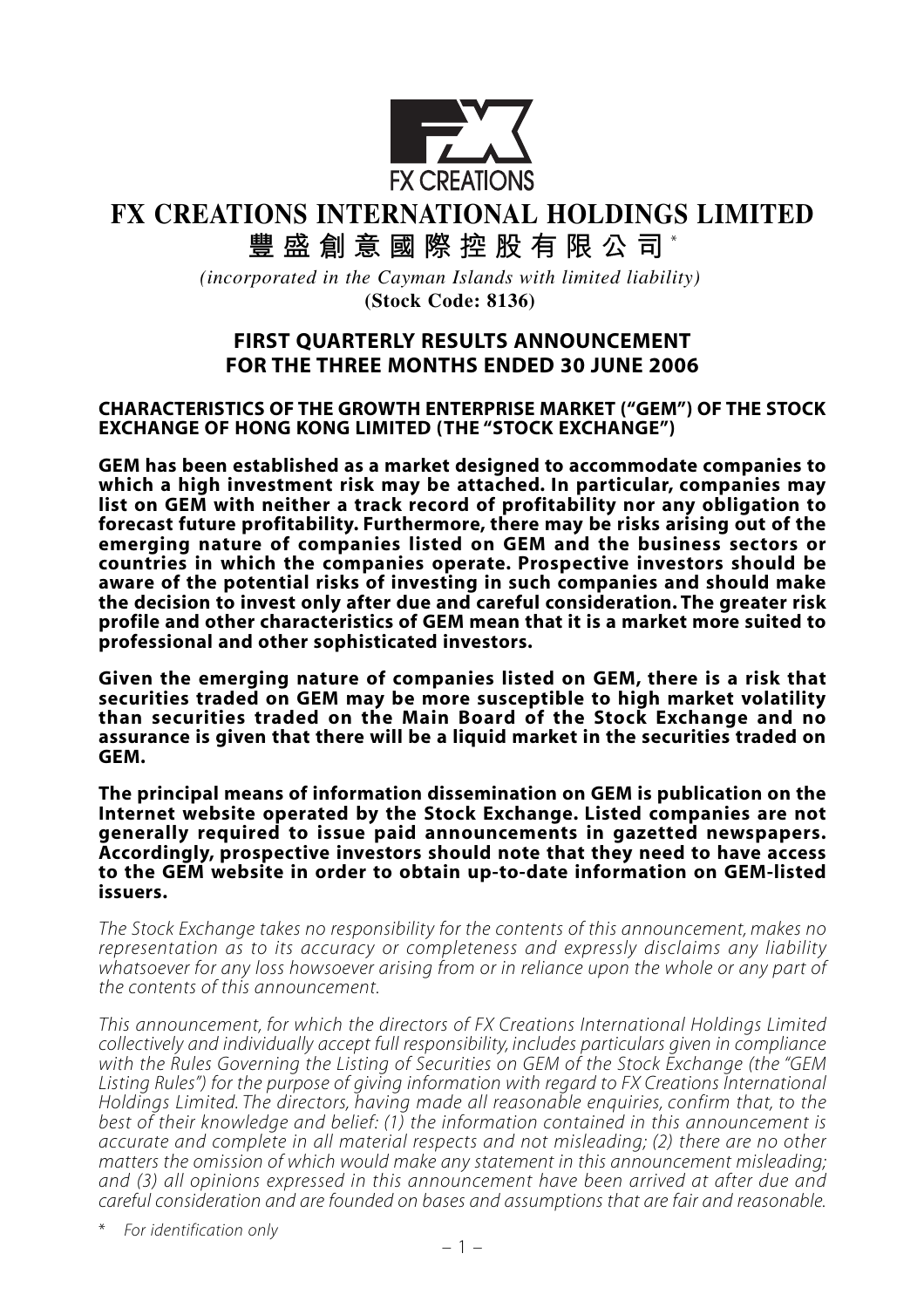### **FIRST QUARTERLY RESULTS (UNAUDITED)**

The board of directors (the "Board") of FX Creations International Holdings Limited (the "Company") herein presents the unaudited consolidated results of the Company and its subsidiaries (collectively referred to as the "Group") for the three months ended 30 June 2006 together with the comparative unaudited figures for the corresponding period in 2005 as follows:

#### **UNAUDITED CONSOLIDATED INCOME STATEMENT**

*For the three months ended 30 June 2006*

|                                                                            |                | <b>Three months ended</b><br>30 June   |                                 |  |  |
|----------------------------------------------------------------------------|----------------|----------------------------------------|---------------------------------|--|--|
|                                                                            | <b>Notes</b>   | 2006<br>(Unaudited)<br><b>HK\$'000</b> | 2005<br>(Unaudited)<br>HK\$'000 |  |  |
| <b>TURNOVER</b>                                                            | $\mathfrak{Z}$ | 11,973                                 | 17,374                          |  |  |
| Cost of sales                                                              |                | (5,999)                                | (8,492)                         |  |  |
| Gross profit                                                               |                | 5,974                                  | 8,882                           |  |  |
| Other revenue<br>Selling and distribution costs<br>Administrative expenses |                | 158<br>(4, 350)<br>(2,705)             | 259<br>(6,200)<br>(2,799)       |  |  |
| (LOSS)/PROFIT FROM OPERATIONS                                              |                | (923)                                  | 142                             |  |  |
| Finance costs                                                              |                | (22)                                   | (142)                           |  |  |
| LOSS BEFORE INCOME TAX<br>Income tax                                       | $\overline{4}$ | (945)                                  |                                 |  |  |
| NET LOSS FOR THE PERIOD                                                    |                | (945)                                  |                                 |  |  |
| Attributable to<br>Equity holders of the Company<br>Minority interests     |                | (801)<br>(144)                         |                                 |  |  |
|                                                                            |                | (945)                                  |                                 |  |  |
| <b>DIVIDEND</b>                                                            | 5              |                                        |                                 |  |  |
| <b>LOSS PER SHARE</b>                                                      | 6              |                                        |                                 |  |  |
| Basic                                                                      |                | HK0.17 cents                           |                                 |  |  |
| Diluted                                                                    |                | N/A                                    | N/A                             |  |  |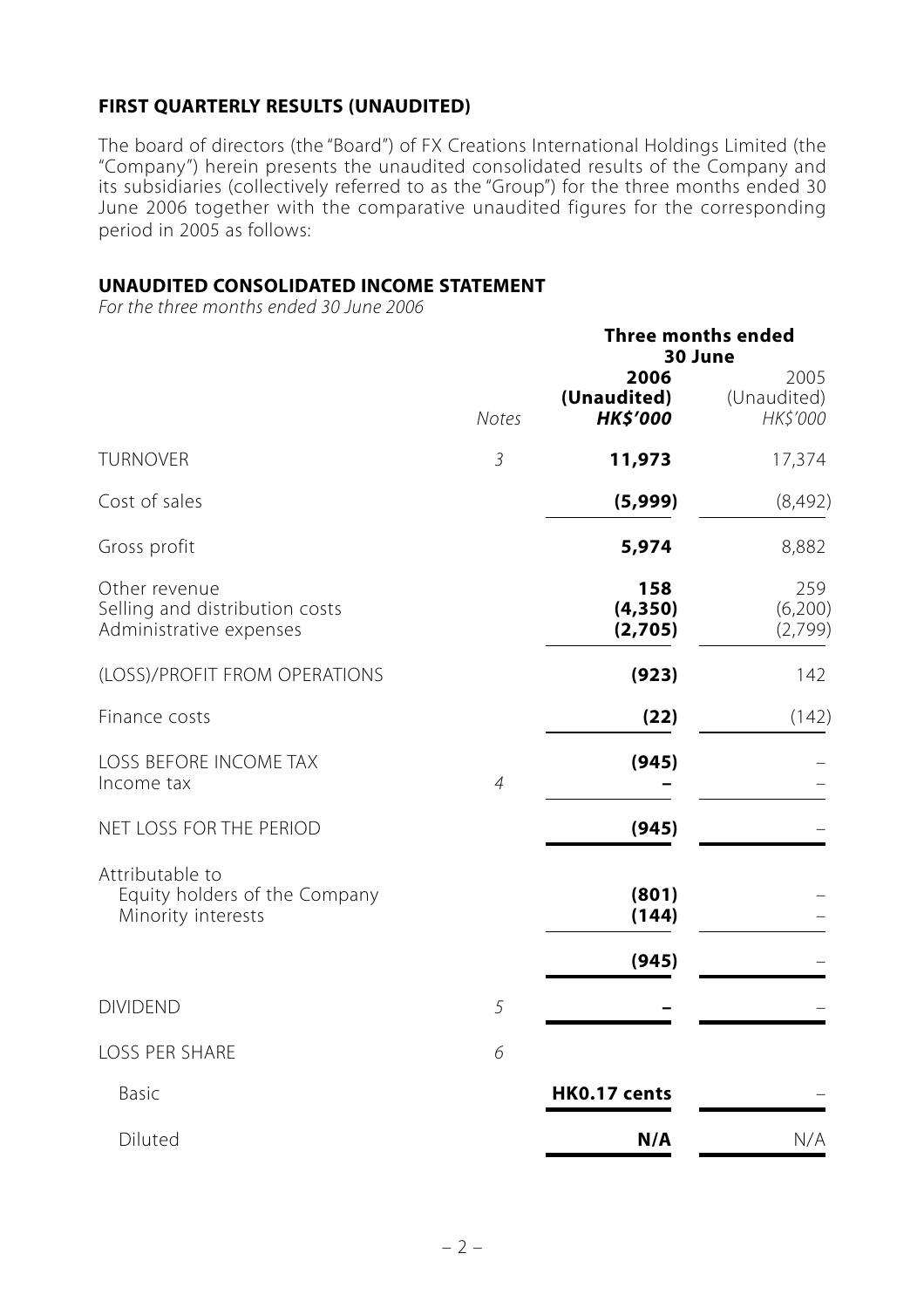#### **UNAUDITED CONSOLIDATED STATEMENT OF CHANGES IN EQUITY**

For the three months ended 30 June 2006

|                           | Issued<br>share<br>capital<br>(Unaudited)<br>HK\$'000               | premium<br>(Unaudited)<br>HK\$'000                        | Share Accumulated<br>losses<br>(Unaudited)<br>HK\$'000  | <b>Total</b><br>(Unaudited)<br>HK\$'000        | <b>Minority</b><br>interests<br>(Unaudited)<br>HK\$'000        | <b>Total</b><br>(Unaudited)<br>HK\$'000        |
|---------------------------|---------------------------------------------------------------------|-----------------------------------------------------------|---------------------------------------------------------|------------------------------------------------|----------------------------------------------------------------|------------------------------------------------|
| 2005                      |                                                                     |                                                           |                                                         |                                                |                                                                |                                                |
| At 1 April 2005           | 4,000                                                               | 13,703                                                    | (5,896)                                                 | 11,807                                         | 121                                                            | 11,928                                         |
| Net loss for the period   |                                                                     |                                                           |                                                         |                                                |                                                                |                                                |
| At 30 June 2005           | 4,000                                                               | 13,703                                                    | (5,896)                                                 | 11,807                                         | 121                                                            | 11,928                                         |
|                           | <b>Issued</b><br>share<br>capital<br>(Unaudited)<br><b>HK\$'000</b> | <b>Share</b><br>premium<br>(Unaudited)<br><b>HK\$'000</b> | Accumulated<br>losses<br>(Unaudited)<br><b>HK\$'000</b> | <b>Total</b><br>(Unaudited)<br><b>HK\$'000</b> | <b>Minority</b><br>interests<br>(Unaudited)<br><b>HK\$'000</b> | <b>Total</b><br>(Unaudited)<br><b>HK\$'000</b> |
| 2006                      |                                                                     |                                                           |                                                         |                                                |                                                                |                                                |
| At 1 April 2006           | 4,605                                                               | 14,918                                                    | (11, 255)                                               | 8,268                                          | 80                                                             | 8,348                                          |
| Exercise of share options | 381                                                                 | 5,829                                                     |                                                         | 6,210                                          |                                                                | 6,210                                          |
| Net loss for the period   |                                                                     |                                                           | (801)                                                   | (801)                                          | (144)                                                          | (945)                                          |
| At 30 June 2006           | 4,986                                                               | 20,747                                                    | (12,056)                                                | 13,677                                         | (64)                                                           | 13,613                                         |

*Notes:*

#### **1. GENERAL INFORMATION**

The Company was incorporated in the Cayman Islands on 10 January 2002 as an exempted company with limited liability under the Companies Law (2001 Second Revision) of the Cayman Islands. The address of its registered office is Century Yard, Cricket Square, Hutchins Drive, P.O. Box 2681GT, George Town, Grand Cayman, Cayman Islands, British West Indies.

The principal activity of the Company is investment holding. The subsidiaries are principally engaged in the retail and wholesale of bags and accessories. The bags sold by the Group consist principally of business bags, sports bags, backpacks, handbags and wallets. The accessories sold by the Group include belts, watches, spectacles and umbrellas. There were no significant changes in the nature of the Group's principal activities during the period.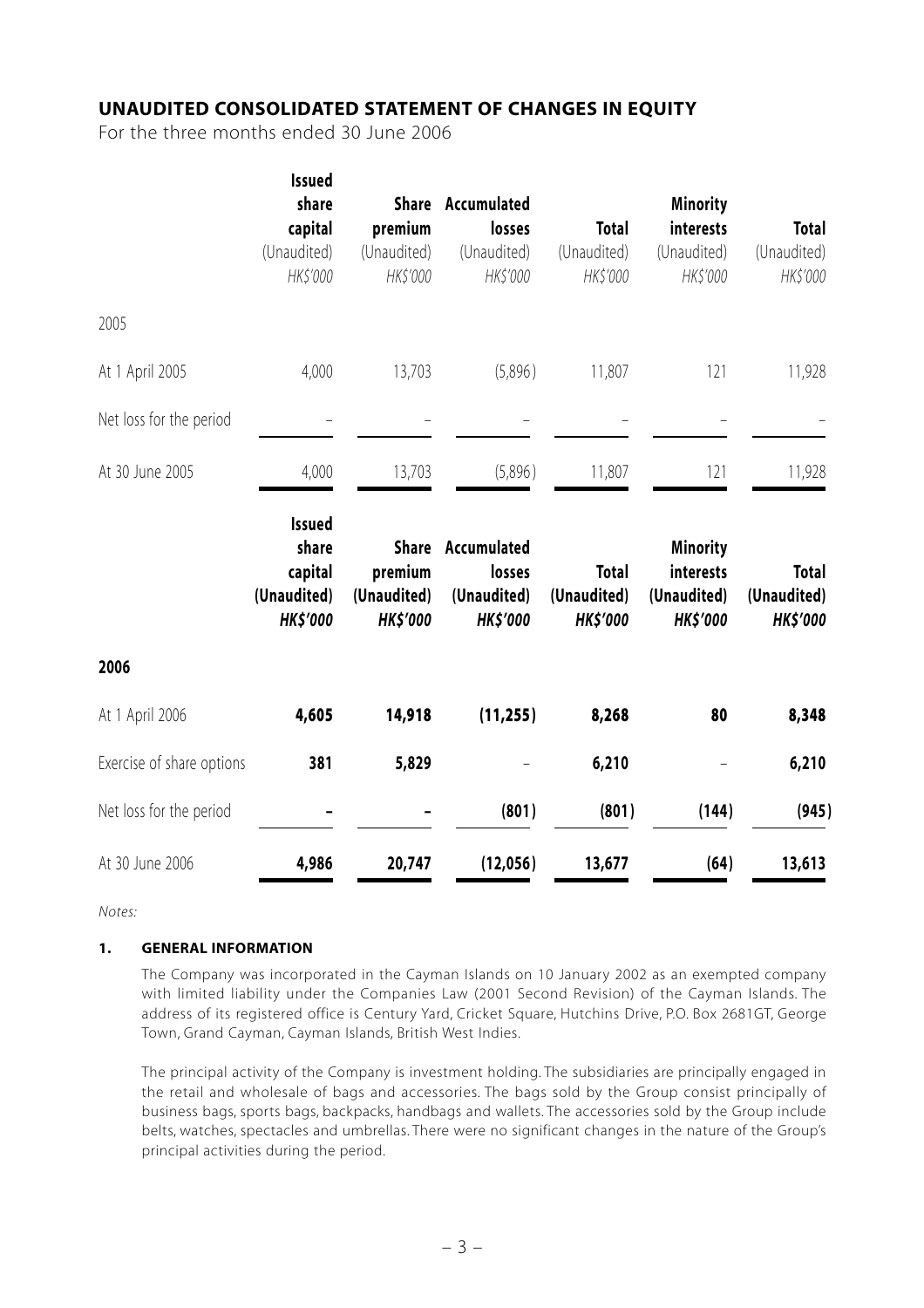#### **2. BASIS OF PRESENTATION**

The unaudited consolidated results have been prepared under the historical convention and in accordance with Hong Kong Financial Reporting Standards and Hong Kong Accounting Standards issued by the Hong Kong Institute of Certified Public Accountants, the disclosure requirements of the Hong Kong Companies Ordinance and the Rules Governing the Listing of Securities on the Growth Enterprise Market of The Stock Exchange of Hong Kong Limited.

The accounting policies adopted in the preparation of the unaudited consolidated results are consistent with those used in the annual financial statements of the Group for the year ended 31 March 2006.

All significant transactions and balances within the Group have been eliminated on consolidation.

#### **3. TURNOVER**

Turnover represents the aggregate of the net invoiced value of goods sold, after allowances for returns and trade discounts.

| <b>Three months ended</b> |             |  |
|---------------------------|-------------|--|
| 30 June                   |             |  |
| 2006                      | 2005        |  |
| (Unaudited)               | (Unaudited) |  |
| <b>HK\$'000</b>           | HK\$'000    |  |
|                           |             |  |
| 6,510                     | 10,124      |  |
| 5,463                     | 7,250       |  |
| 11,973                    | 17,374      |  |
|                           |             |  |

#### **4. INCOME TAX**

No provision for taxation has been made (three months ended 30 June 2005: Nil) as the Group has an estimated loss for Hong Kong profits tax purposes in the current period. Taxes on profits assessable in other jurisdictions have been calculated at the rates of tax prevailing in the places in which the Group operates, based on existing legislation, interpretation and practices in respect thereof.

Deferred tax had not been provided for the Group because the Group had no significant temporary differences at the balance sheet date (30 June 2005: Nil).

#### **5. DIVIDEND**

The Board does not recommend the payment of a dividend for the three months ended 30 June 2006 (three months ended 30 June 2005: Nil).

#### **6. LOSS PER SHARE**

The calculation of basic loss per share for the three months ended 30 June 2006 is based on the unaudited net loss attributable to equity holders of the Company for the three months ended 30 June 2006 of approximately HK\$801,000 (three months ended 30 June 2005: HK\$Nil) and on the weighted average number of 464,503,448 shares (three months ended 30 June 2005: 400,000,000).

Diluted earnings per share for the three months ended 30 June 2006 and 2005 have not been disclosed as no diluting events existed during those periods.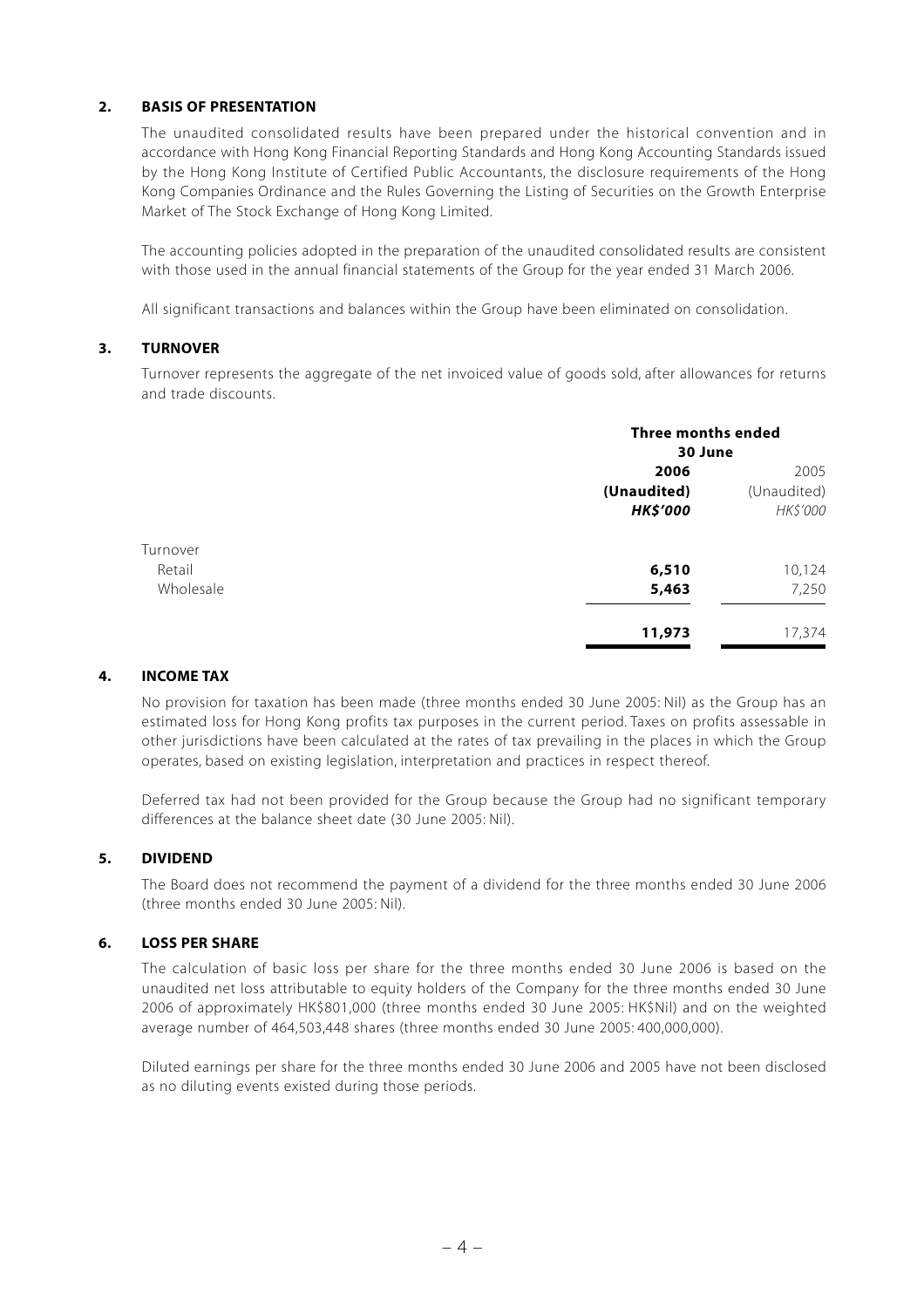#### **FINANCIAL REVIEW**

During the three months ended 30 June 2006, the Group recorded a turnover of approximately HK\$11,973,000 (three months ended 30 June 2005: approximately HK\$17,374,000), a decrease of approximately 31% as compared to the previous corresponding period. The turnover for the three months ended 30 June 2006 comprised retail sales and wholesale sales which accounted for approximately 54% and 46% (three months ended 30 June 2005: approximately 58% and 42%) of the total turnover respectively.

The decrease in turnover was attributable to the decrease in retail sales by approximately 36% due to the close down of some of the retail outlets and department stores in Hong Kong and Taiwan. Wholesale sales decreased by approximately 25% in the period under review due to keen competition from the competitors.

The gross profit margin slightly decreased by approximately 1% to approximately 50% from the previous corresponding period. The decrease was mainly due to a lower level of retail sales which have a higher gross profit margin.

The Group recorded a loss for the three months ended 30 June 2006. The loss was mainly attributable to the decrease in turnover. The decrease in selling and distribution costs was mainly due to decrease in rent and salary expenses as a result of the decrease in the number of retail outlets, department stores and staff following the close down of the retail outlets and department stores.

### **BUSINESS REVIEW**

#### **Sales and marketing**

One department store was closed in Hong Kong during the review period.

The Group continued to conduct various advertising campaigns such as bill boards, road shows and brochures to promote the Group's profile and the **FX CREATIONS** members club. The Group also participated in promotion activities with credit card issuers, retail chain stores and television programme to promote and strengthen its brand loyalty.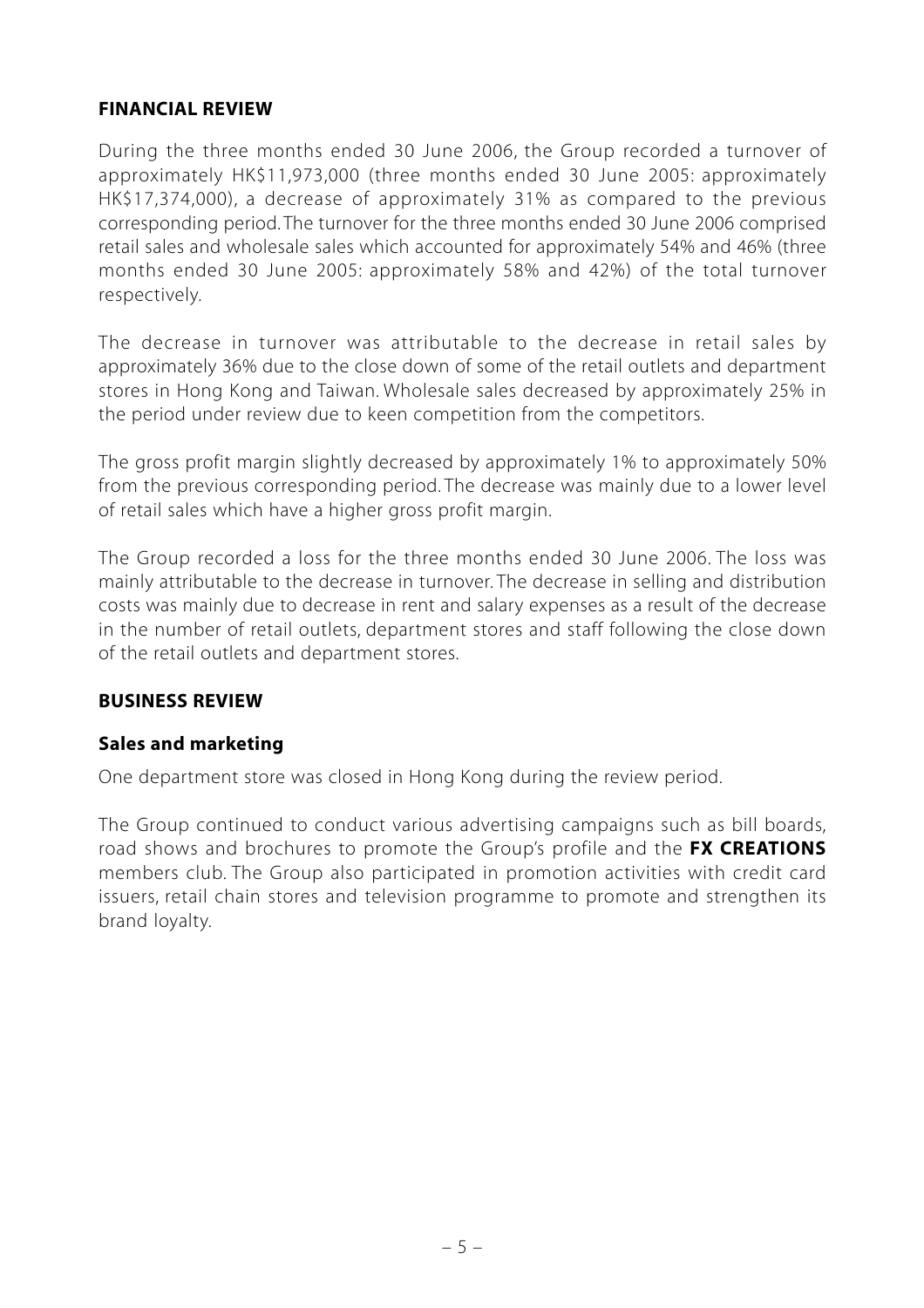# **Design and product development**

The Group is principally engaged in retail and wholesale of bags and accessories under its **FX CREATIONS** brandname. The bags sold by the Group consist principally of business bags, sport bags, backpacks, handhags and wallets. The accessories sold by the Group include belts, watches, spectacles and umbrellas. Other brandnames of the Group include **USU** and **Annvu**.

### **Geographical expansion**

The Group currently has agents or distributors in the PRC, Taiwan, Singapore, Malaysia, Indonesia, Thailand, Australia, New Zealand, Korea, Japan and European markets.

The Group continued to identify potential agents in Thailand and Korea. To date, no agreement has been concluded.

### **Production**

The Group continued to look for suitable machinery and production facilities for acquisition in order to meet the expected increase in the demand in its manufacturing capacity through a processing agent in the PRC.

### **CAPITAL STRUCTURE**

On 26 May 2006, the Company announced and proposed to raise approximately HK\$14.96 million before expenses, by way of an open offer of the new shares of not less than 232,552,000 and not more than 249,302,000 offer shares at a price of HK\$0.06 per offer share on the basis of one offer share for every two existing shares.

On 26 May 2006, 38,100,000 options were exercised and were issued and allotted on 12 June 2006. As at 30 June 2006, the total issued share capital has been enlarged to 498,604,000 shares.

Following the completion of the open offer on 12 July 2006, the total issued share capital has been enlarged to 747,906,000 shares.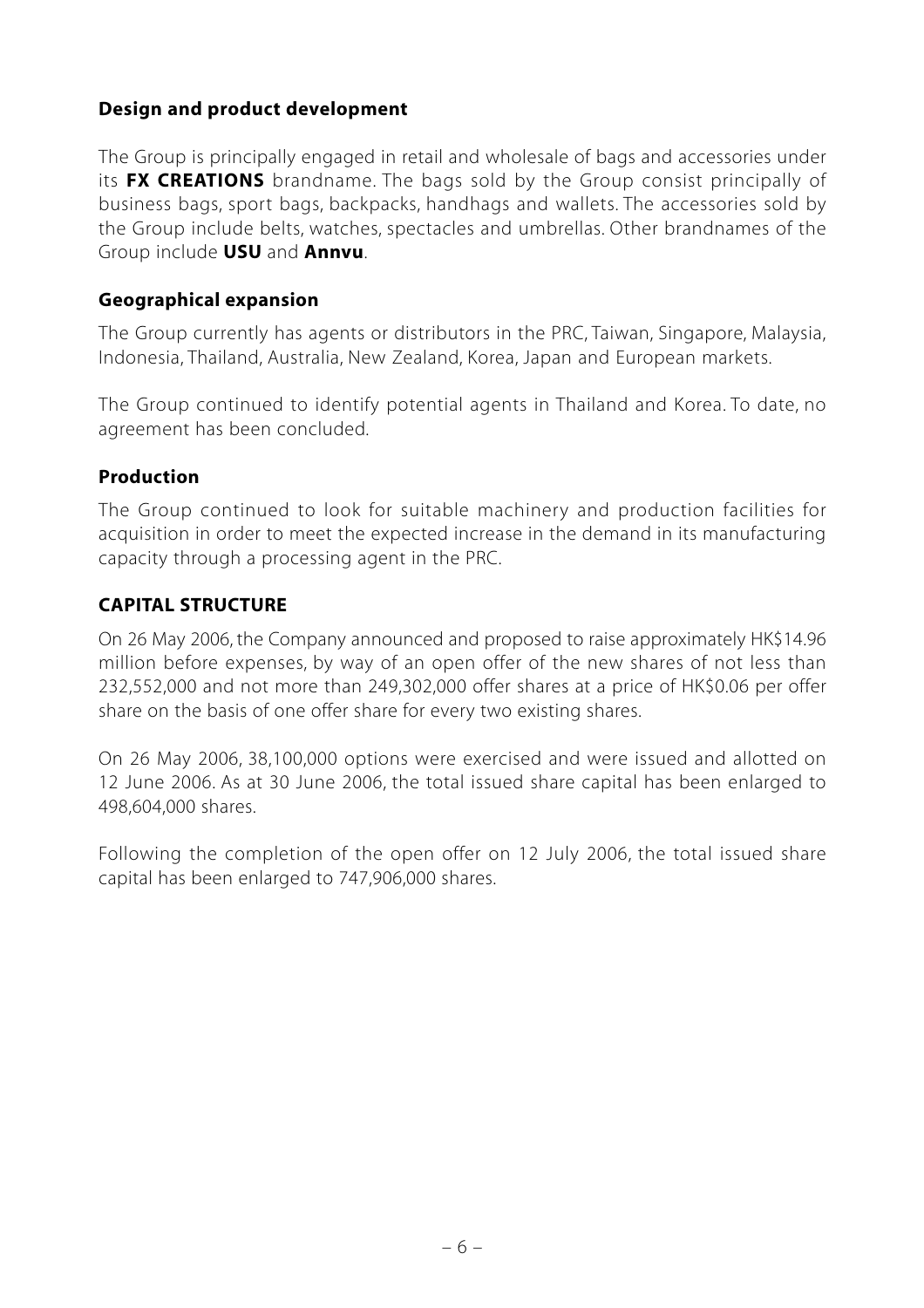# **PROSPECTS**

The Group views the prospects of its business as challenging as the Group is experiencing rental and costs increases in Hong Kong while sales have not increased at the same percentage due to a more competitive business environment. Nevertheless, the Group is continuing to introduce new designs and products while maintaining cost control measures to remain competitive. To expand its sales network and to streamline its operations and resources, the Group is looking for new franchisees to operate the Group's retail network in Hong Kong. On the wholesale side, the Group is continuing to look for new agents in new countries as well as working more closely with the existing agents.

The Group continued to conduct various marketing and promotion activities including advertising campaigns such as billboards, brochures and road shows to promote the Group's profile and the **FX CREATIONS** members club. The Group also participated in promotion activities with credit card issuers, retail chain stores and television programme to promote and strengthen its brand loyalty.

While looking at ways to improve its business further, the Group is looking for business opportunities elsewhere to improve its financial performance and improve shareholders' returns.

#### **PROPOSED INVESTMENT**

On 2 June 2006, the Company announced that the Company entered into the memorandum of understanding ("MOU") with Richport Assets Limited ("Richport Assets") and Mr. Lui Shu Kwan ("Mr. Lui"), the ultimate beneficial owner of the Richport Assets in relation to the proposed acquisition of the whole or part of the equity interests held by Mr. Lui and Richport Assets by the Company.

Richport Assets has secured an exclusive distribution rights in relation to the sale and distribution of funeral products and services on a world-wide basis.

An amount of HK\$6,000,000 was paid by the Company to Richport Assets as earnest money. If no legally binding formal agreement has been entered into on or before 30 September 2006, the sum will be refundable to the Company in full without interest within three business days.

Details of the MOU have been set out in the announcement of the Company dated 2 June 2006.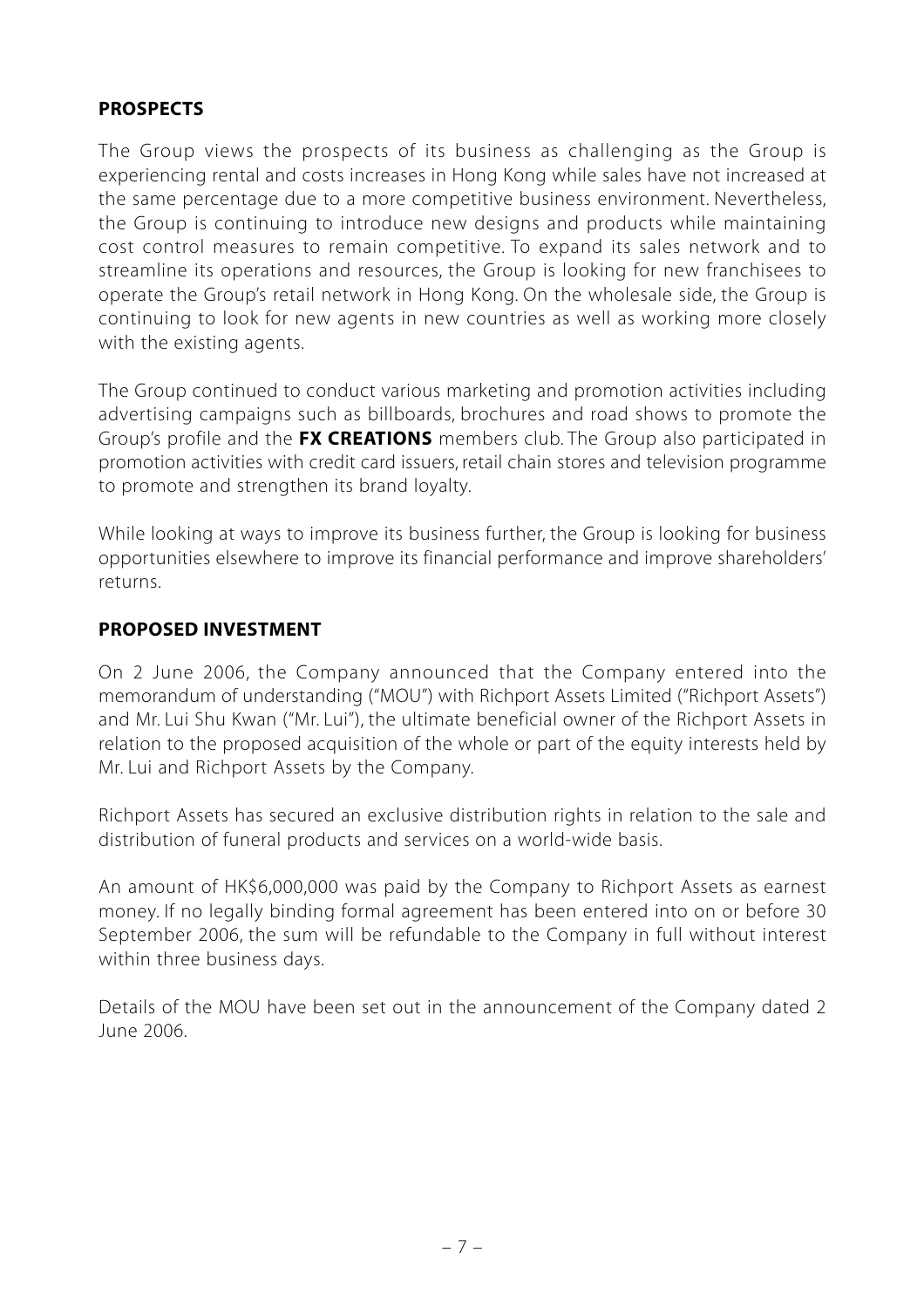#### **DIRECTORS' INTERESTS IN SHARES**

As at 30 June 2006, the interests and short positions of the directors of the Company in the shares, underlying shares and debentures of the Company or any of its associated corporations (within the meaning of Part XV of the Securities and Futures Ordinance (Cap. 571, Laws of Hong Kong) ("SFO")) which were required to be notified to the Company and the Stock Exchange pursuant to Divisions 7 and 8 of Part XV of the SFO (including interests or short positions which they were taken or deemed to have under such provisions of the SFO) or as recorded in the register required to be kept by the Company under Section 352 of the SFO or otherwise notified to the Company and the Stock Exchange pursuant to the required standard of dealings by directors as referred to in Rule 5.46 of the GEM Listing Rules, were as follows:

|                             | <b>Type of interest</b> | <b>Number of</b><br>shares held | Percentage of<br>shareholding in<br>the Company<br>(%)<br>(Note 3) |
|-----------------------------|-------------------------|---------------------------------|--------------------------------------------------------------------|
| Mr. Wong Wing Cheung, Peter | Corporate<br>(Note 1)   | 306,000,000                     | 40.91                                                              |
|                             | Personal<br>(Note 2)    | 6,900,000                       | 0.92                                                               |
| Mr. Chan Man Yin            | Personal                | 4,600,000                       | 0.92                                                               |
| Mr. Chan Francis Ping Kuen  | Personal                | 4,600,000                       | 0.92                                                               |

*Notes:*

- 1. Of the 306,000,000 shares, 204,000,000 shares are held by Flyrich Resources Limited, a company wholly and beneficially owned by Mr. Wong Wing Cheung, Peter. 102,000,000 shares represent the number of offer shares Mr. Wong Wing Cheung, Peter has undertaken to procure to be subscribed by Flyrich Resources Limited and/or any of its associates pursuant to the underwriting agreement. As such, Flyrich Resources Limited is deemed to be interested in 102,000,000 Shares under the SFO.
- 2. Of the 6,900,000 Shares, 4,600,000 Shares are beneficially held by Mr. Wong Wing Cheung, Peter. 2,300,000 shares represent the number of offer shares Mr. Wong Wing Cheung, Peter has undertaken to subscribe pursuant to the underwriting agreement. As such, Mr. Wong Wing Cheung, Peter is deemed to be interested in 2,300,000 shares under the SFO.
- 3. Percentage of shareholding in the Company was calculated based on the assumption of the completion of the open offer.

Save as disclosed above, as at 30 June 2006, none of the directors had any other interests or short positions in any shares, underlying shares or debentures of the Company or any of its associated corporation (within the meaning of Part XV of the SFO) which were required to be notified to the Company and the Stock Exchange pursuant to Divisions 7 and 8 of Part XV of the SFO (including interests or short positions which they were taken or deemed to have under such provisions of the SFO), or which were required to be recorded in the register kept by the Company under Section 352 of the SFO or otherwise notified to the Company and the Stock Exchange pursuant to Rule 5.46 of the GEM Listing Rules.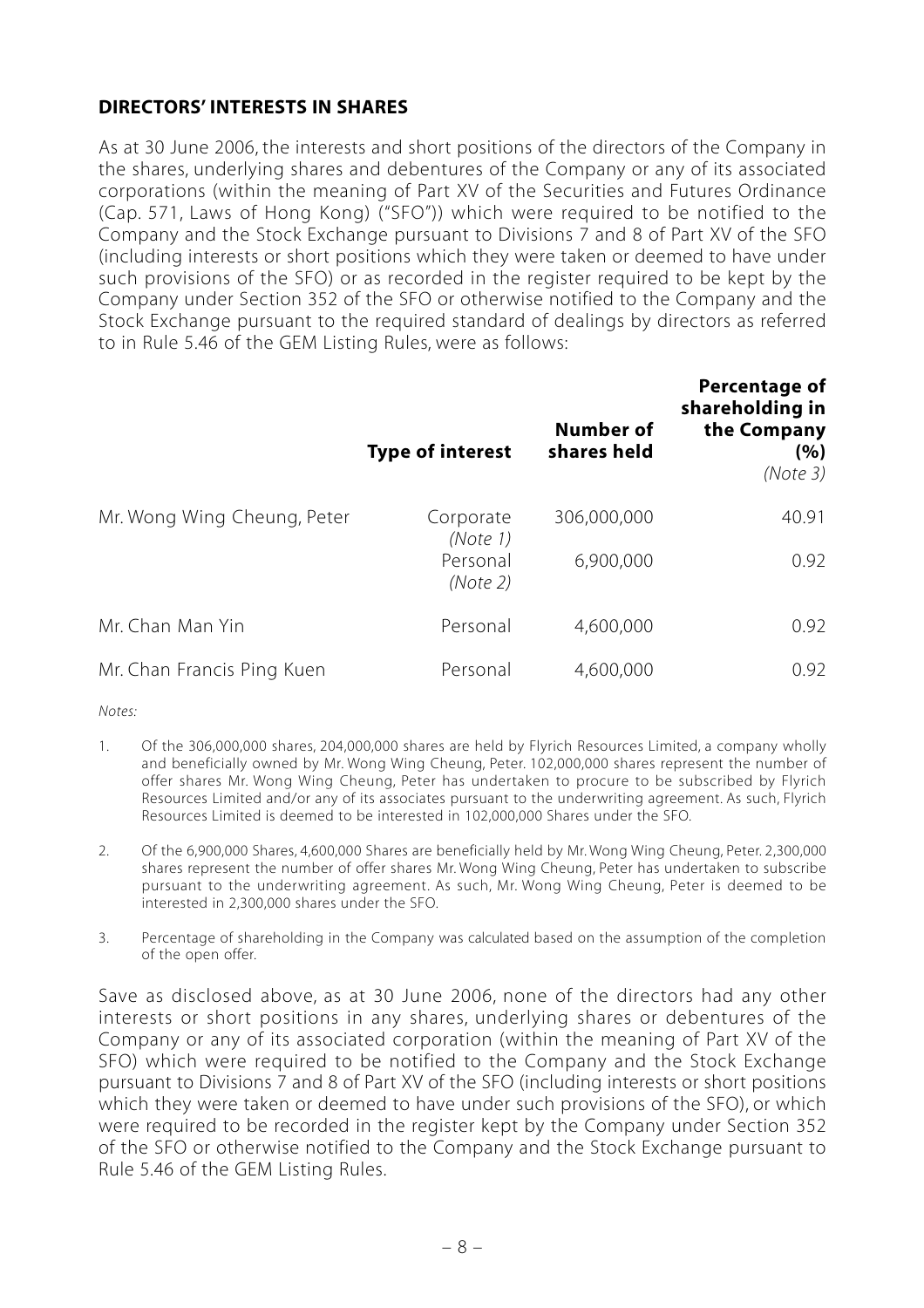#### **SUBSTANTIAL SHAREHOLDERS' INTERESTS IN SHARES**

As at 30 June 2006, other than the interests of certain directors as disclosed under the section headed "Directors' interests in shares" above, the interests and short positions of persons in the shares and underlying shares of the Company which would fall to be disclosed to the Company under the provisions of Divisions 2 and 3 of Part XV of the SFO or, who is, directly or indirectly, interested in 10% or more of the nominal value of any class of share capital carrying rights to vote in all circumstances at general meetings of any other members of the Group, or substantial shareholders as recorded in the register of substantial shareholder required to be kept by the Company under Section 336 of the SFO were as follows:

|                                 | <b>Number of</b><br>shares held | <b>Percentage of</b><br>shareholding<br>in the Company<br>(% )<br>(Note4) |
|---------------------------------|---------------------------------|---------------------------------------------------------------------------|
| Flyrich Resources Limited       | 306,000,000<br>(Note 1)         | 40.91                                                                     |
| Mr. Wong Wing Cheung, Peter     | 312,900,000<br>(Note 1)         | 41.84                                                                     |
| Kingston Securities Limited     | 95,002,000<br>(Note 2)          | 12.70                                                                     |
| Mrs. Chu Yuet Wah               | 95,002,000<br>(Note 2)          | 12.70                                                                     |
| Ms. Ma Siu Fong                 | 95,002,000<br>(Note 2)          | 12.70                                                                     |
| Quam Securities Company Limited | 50,000,000<br>(Note3)           | 6.69                                                                      |

*Notes:*

1. The details are disclosed under the note in the section headed "Directors' interest in shares" above.

- 2. These shares represent the maximum number of offer shares Kingston Securities as underwriter is required to subscribe or procure to subscribe for pursuant to the underwriting agreement of the open offer. As such, Kingston Securities Limited is deemed to be interested in these shares under the SFO. Kingston Securities Limited is controlled by Mrs. Chu Yuet Wah and Ms. Ma Siu Fong as to 51% and 49% respectively who are therefore also deemed to be interested in these shares under the SFO.
- 3. These shares represent the maximum number of offer shares Quam Securities Company Limited as underwriter is required to subscribe or procure to subscribe for pursuant to the underwriting agreement. As such, Quam Securities Company Limited is deemed to be interested in these shares under the SFO.
- 4. Percentage of shareholding in the Company was calculated based on the assumption of the completion of the open offer.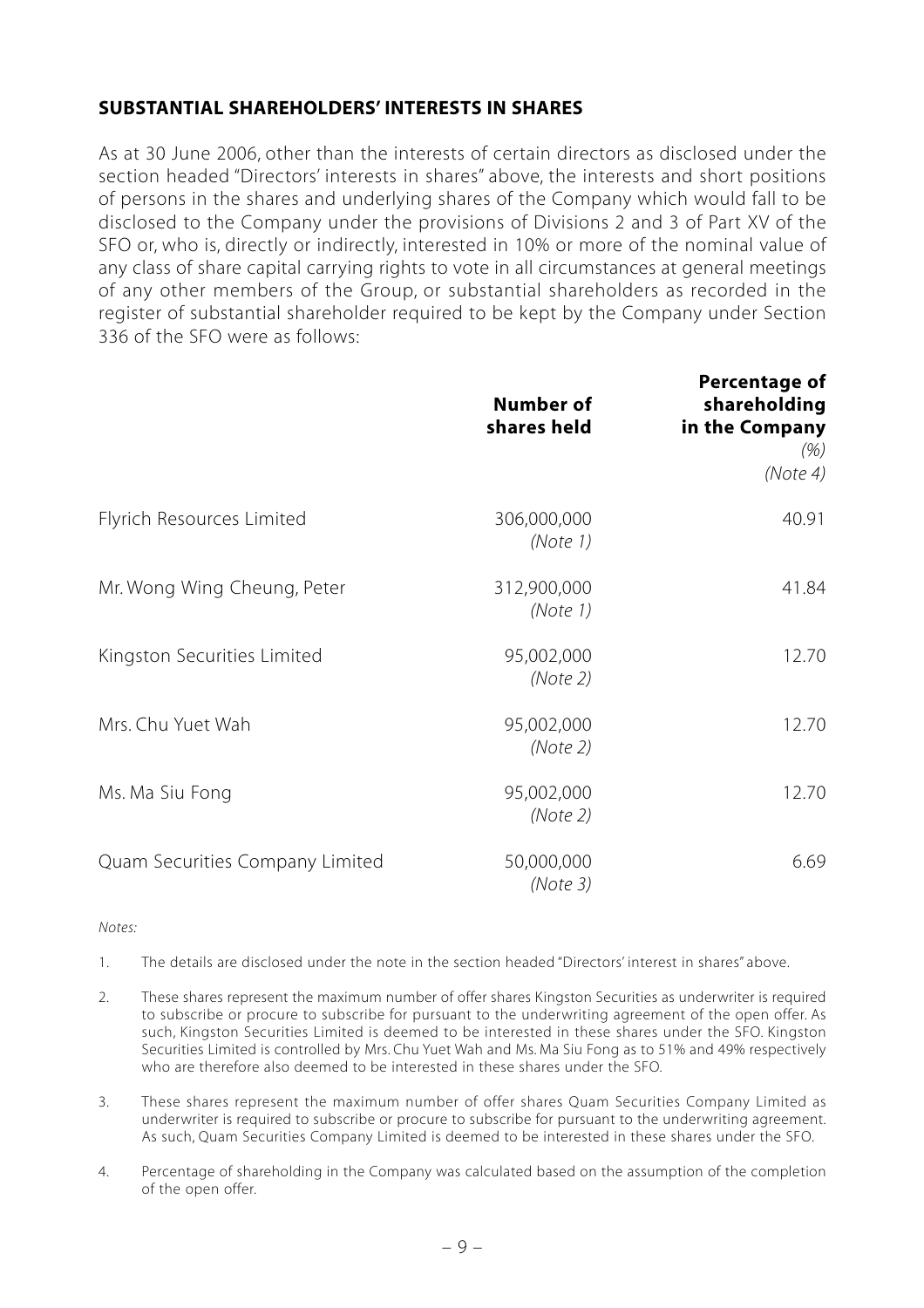Save as disclosed above, as at 30 June 2006, the directors of the Company were not aware of any other person (other than the directors of the Company) who had an interest or short position in the shares or underlying shares of the Company which would fall to be disclosed to the Company under the provisions of Divisions 2 and 3 of Part XV of the SFO or, who is, directly or indirectly, interested in 10% or more of the nominal value of any class of share capital carrying rights to vote in all circumstances at general meetings of any other members of the Group, or any other substantial shareholders whose interests or short positions were recorded in the register required to be kept by the Company under Section 336 of the SFO.

### **SHARE OPTION SCHEME**

The Company adopted a share option scheme (the "Scheme") on 21 May 2002 pursuant to a written resolution of the Company. On 20 April 2006, options to subscribe for an aggregate of 38,100,000 shares at HK\$0.163 per share had been granted by the Company under the Scheme. On 26 May 2006, all the outstanding 38,100,000 share options were exercised. As at 30 June 2006, no share options granted under the Scheme were outstanding. Particulars and movements of the share options granted under the Scheme were as follows:

| <b>Categories of</b><br>grantees<br><b>Directors</b> | Date of grant | <b>Exercisable Period</b> | <b>Exercise</b><br>price<br>per share<br>HK\$ | Outstanding<br>as at<br>01/04/2006 | <b>Granted</b><br>during<br>the period | <b>Exercised</b><br>during<br>the period | Outstanding<br>as at<br>30/06/2006 |
|------------------------------------------------------|---------------|---------------------------|-----------------------------------------------|------------------------------------|----------------------------------------|------------------------------------------|------------------------------------|
|                                                      |               |                           |                                               |                                    |                                        |                                          |                                    |
| Mr. Wong Wing Cheung,<br>Peter                       | 20/4/2006     | 20/04/2006-21/04/2016     | 0.163                                         | $\overline{\phantom{a}}$           | 4,600,000                              | (4,600,000)                              |                                    |
| Mr. Chan Man Yin                                     | 20/4/2006     | 20/04/2006-21/04/2016     | 0.163                                         | $\qquad \qquad -$                  | 4,600,000                              | (4,600,000)                              |                                    |
| Mr. Chan Francis<br>Ping Kuen                        | 20/4/2006     | 20/04/2006-21/04/2016     | 0.163                                         | $\overline{\phantom{a}}$           | 4,600,000                              | (4,600,000)                              |                                    |
| <b>Employees</b>                                     | 20/4/2006     | 20/04/2006-21/04/2016     | 0.163                                         | $\overline{\phantom{m}}$           | 8,100,000                              | (8,100,000)                              |                                    |
| <b>Consultants</b>                                   | 20/4/2006     | 20/04/2006-21/04/2016     | 0.163                                         | $\overline{\phantom{a}}$           | 16,200,000                             | (16,200,000)                             |                                    |

The directors consider that it is inappropriate to state the value of the options granted under the Scheme on the ground that certain crucial factors for such valuation are variables such as the expected volatility and interest rate, which cannot be reasonably determined at this stage. Any valuation of the share options based on speculation assumptions in respect of these variables would not be meaningful and would be misleading to the shareholders of the Company.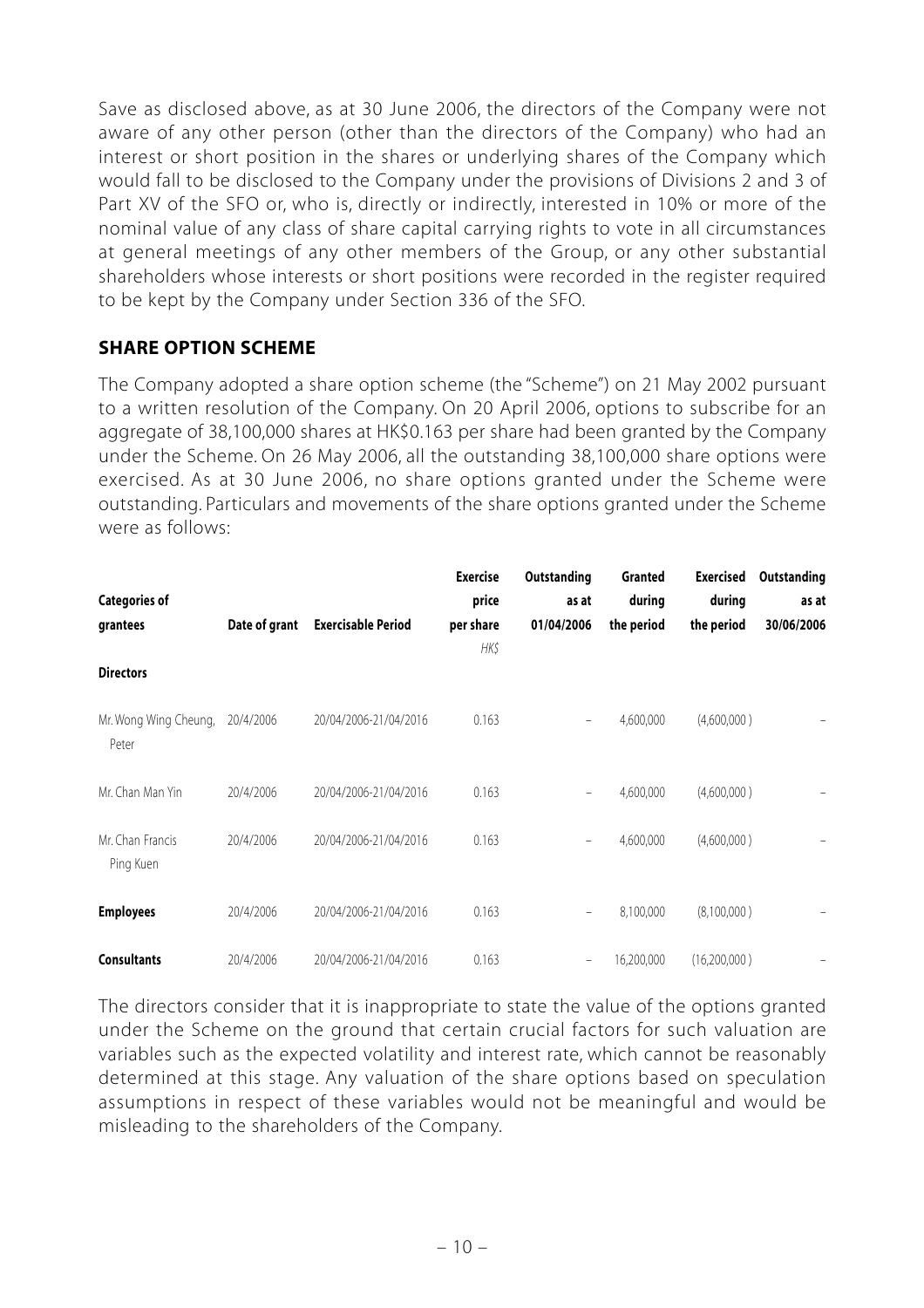# **DIRECTORS' RIGHTS TO ACQUIRE SHARES OR DEBENTURES**

Apart from as disclosed under the heading "Directors' interests in shares" above, at no time since the incorporation of the Company were rights to acquire benefits by means of the acquisition of shares in or debentures of the Company or of any other body corporate granted to any directors or their respective spouse or children under 18 years of age, or were any such rights exercised by them; or was the Company, its holding company or any of its subsidiaries a party to any arrangements to enable the directors, their respective spouse or children under 18 years of age to acquire such rights in the Company or any other body corporate.

# **PURCHASE, REDEMPTION OR SALE OF THE LISTED SECURITIES OF THE COMPANY**

Neither the Company, nor any of its subsidiaries has purchased, redeemed or sold any of the Company's listed shares during the three months ended 30 June 2006.

#### **COMPETING INTERESTS**

As at 30 June 2006, none of the directors, the management shareholders of the Company and their respective associates (as defined in the GEM Listing Rules) had any interest in a business which causes or may cause a significant competition with the business of the Group and any other conflicts of interest which any such person has or may have with the Group.

#### **AUDIT COMMITTEE**

The Company set up an audit committee (the "Committee") on 2 May 2002, with written terms of reference in compliance with the GEM Listing Rules, for the purpose of reviewing and providing supervision over the financial reporting process and internal control of the Group. The Committee comprises three independent non-executive directors of the Company, namely Mr. Lee Kun Hung, Mr. Wong Hou Yan, Norman and Mr. Cheung Chi Hwa, Justin. The unaudited consolidated results of the Group for the three months ended 30 June 2006 have been reviewed by the Committee, which was of the opinion that such statements complied with the applicable accounting standards, the Stock Exchange and legal requirements, and that adequate disclosures have been made.

### **CODE OF CONDUCT REGARDING SECURITIES TRANSACTIONS BY DIRECTORS**

The Company had adopted a code of conduct regarding securities transactions by directors on terms no less exacting than the required standard of dealings set out in Rules 5.48 to 5.67 of the GEM Listing Rules. The Company was not aware of any noncompliance with such required standard of dealings and its code of conduct regarding securities transactions throughout the period ended 30 June 2006.